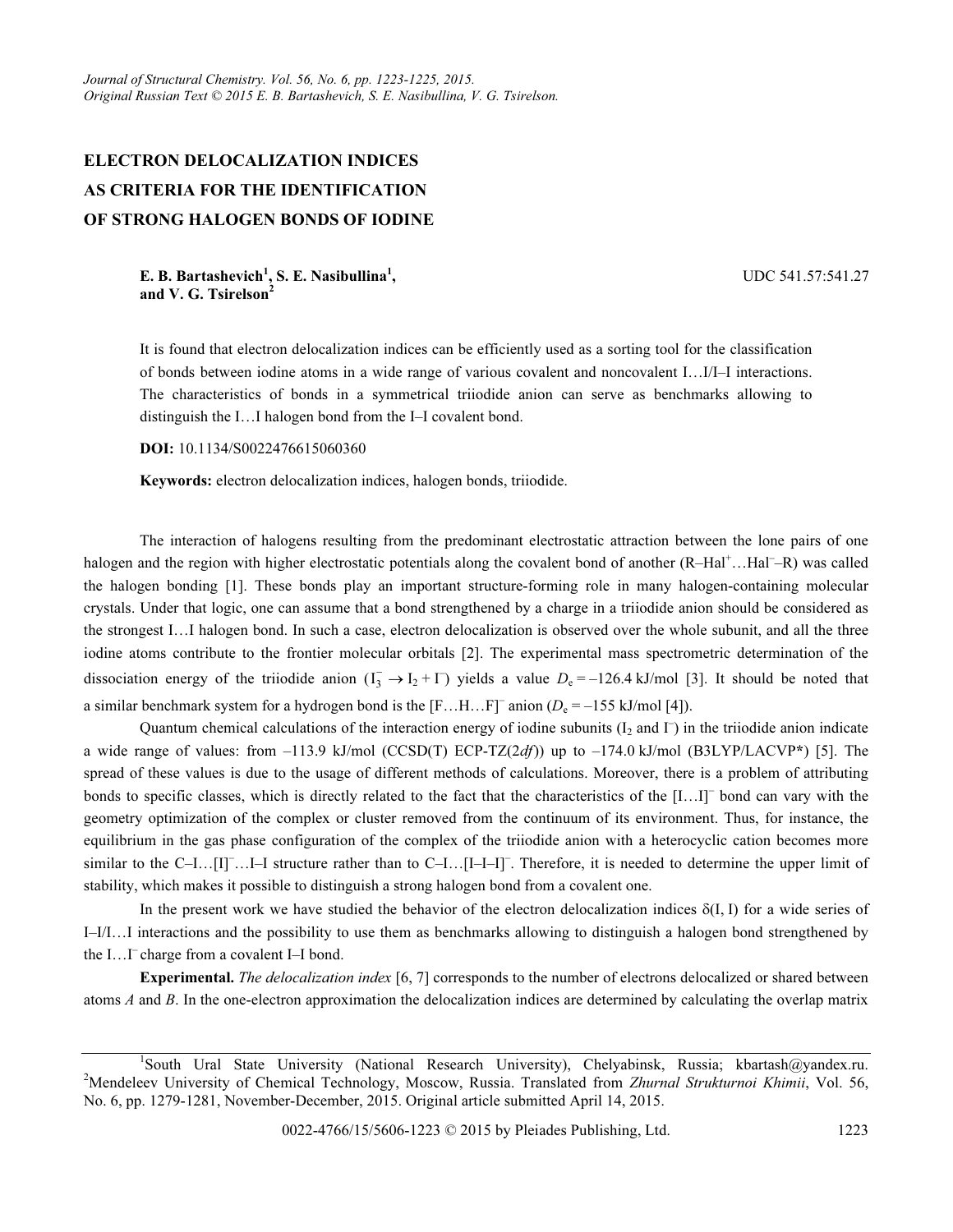elements  $S_{ij}$  by the integration over the atomic basins  $\Omega_A$  and the summation over all occupied molecular orbitals  $n_{\rm occ}$  [7]

$$
\delta(\Omega_A, \Omega_B) = 4 \sum_{i,j=1}^{n_{\text{occ}}} S_{ij}(A) S_{ij}(B); \quad S_{ij}(A) = \int_{\Omega_A} \chi_i(\mathbf{r}) \chi_j(\mathbf{r}) d\mathbf{r}.
$$

According to Bader, atomic basins  $\Omega_A$  are defined as regions in the real space bound by zero-flux surfaces of the gradient vector field of the electron density and embracing the nuclei [8].

The regularity of changes in the calculated delocalization indices of iodine  $\delta(I, I)$  has been analyzed by the example of molecular complexes and clusters described in [9, 10]. The following cases were studied: 1) N…I–I halogen bonds in molecular complexes of substituted pyridine with iodine; 2) clusters of interacting iodine molecules; 3) complexes with heterocyclic cations in which halogen bonds of iodine are strengthened by the following charges:  $I_3^-...I-I...I_3^-, I_3^-...I-Cat^+,$ I...I–Cat<sup>+</sup>; 4) weak halogen bonds and van der Waals interactions in the C–I...I–C molecular dimers of organic molecules.

The geometry of stationary states of molecular complexes of iodine is determined by the Kohn-Sham method  $(B3LYP/6-311G(d,p))$  using the Firefly program [11]. The analysis of harmonic frequencies has demonstrated that the structures correspond to a local minimum of the total energy. The calculations of the electron delocalization indices were carried out using the AIMALL software package [12].

**Results and discussion.** The bonds in symmetric  $I_3^-$  can be formally referred neither to covalent, nor to noncovalent bonds. However, if the triiodide anion undergoes the effect of the environment, then one of the bonds inevitably extends and another shortens. Hence, it turns out that in the asymmetric triiodide anion we can formally distinguish the I–I bond that is largely covalent and the I…I bond that can be classified as a strong halogen bond. Thus, the bond characteristics in the symmetric triiodide anion can be used as benchmarks suitable for determining the upper limit characterizing the halogen bonds of iodine.

The electron delocalization index for the isolated and consequently symmetric triiodide anion is  $\delta^{III} = 0.832$ . Judging from Fig. 1а, it is impossible to classify the charge strengthened bond between the iodine atoms as belonging to this or that type if we consider only the delocalization indices for the I–I/I…I bonds lying in the range from 1.055 to 0.565.

Let us consider how a quantitative criterion based on the delocalization indices enables the division of the selected I–I/I…I iodine bonds into groups on the principle of similarity of their interaction nature. Firstly, let us calculate the value  $\Delta\delta^{\rm II}$  which characterizes how the electron delocalization index of the I–I bond under consideration in the particular structure differs from that for the isolated iodine molecule:  $\Delta \delta^{II} = \delta(I_2) - \delta(I_1 I)$ . Assume as a benchmark the maximum value of the electron delocalization index in the iodine molecule,  $\delta(I_2) = 1.335$ , obtained according to the chosen method of computer simulation. Obviously, any noncovalent interaction of the iodine molecule either with a donor or with an electron acceptor −would reduce the delocalization index of the I–I bond. Secondly, let us determine the values  $\Delta \delta^{III}$  showing how the delocalization indices of the bond under consideration deviate from that in the triiodide anion:  $\Delta \delta^{III} = \delta(I_3^-) - \delta(I, I) = 0.832 -$  δ(I, I). The value  $Δδ$ <sup>III</sup> can be both positive and negative. Participating in the noncovalent interaction, the triiodide anion becomes asymmetric; and the delocalization index of one of these bonds increases and another decreases. Thirdly, let us introduce the criterion  $D = \Delta \delta^{II} / \Delta \delta^{III}$  reflecting the degree of involvement of the iodine subunit under consideration in the noncovalent interactions.

Fig. 1b illustrates that the D criterion enables the division of all the bonds into two groups. The bonds with the delocalization indices lower than that of the isolated triiodide anion refer to the first group with  $D > 0$ . The D criterion has high positive values for the I... I<sup>-</sup> halogen bonds of iodine strengthened by the charges. If the electron delocalization index is higher than that in the triiodide anion, then these bonds refer to the second group where the covalent bonds of iodine are extended and weakened due to noncovalent interactions. The reference parameter to distinguish these two groups is the internuclear distance being ∼3.0 Å.

According to the proposed criterion the I…I halogen bonds should belong only to the first group of noncovalent interactions if they are charge strengthened.